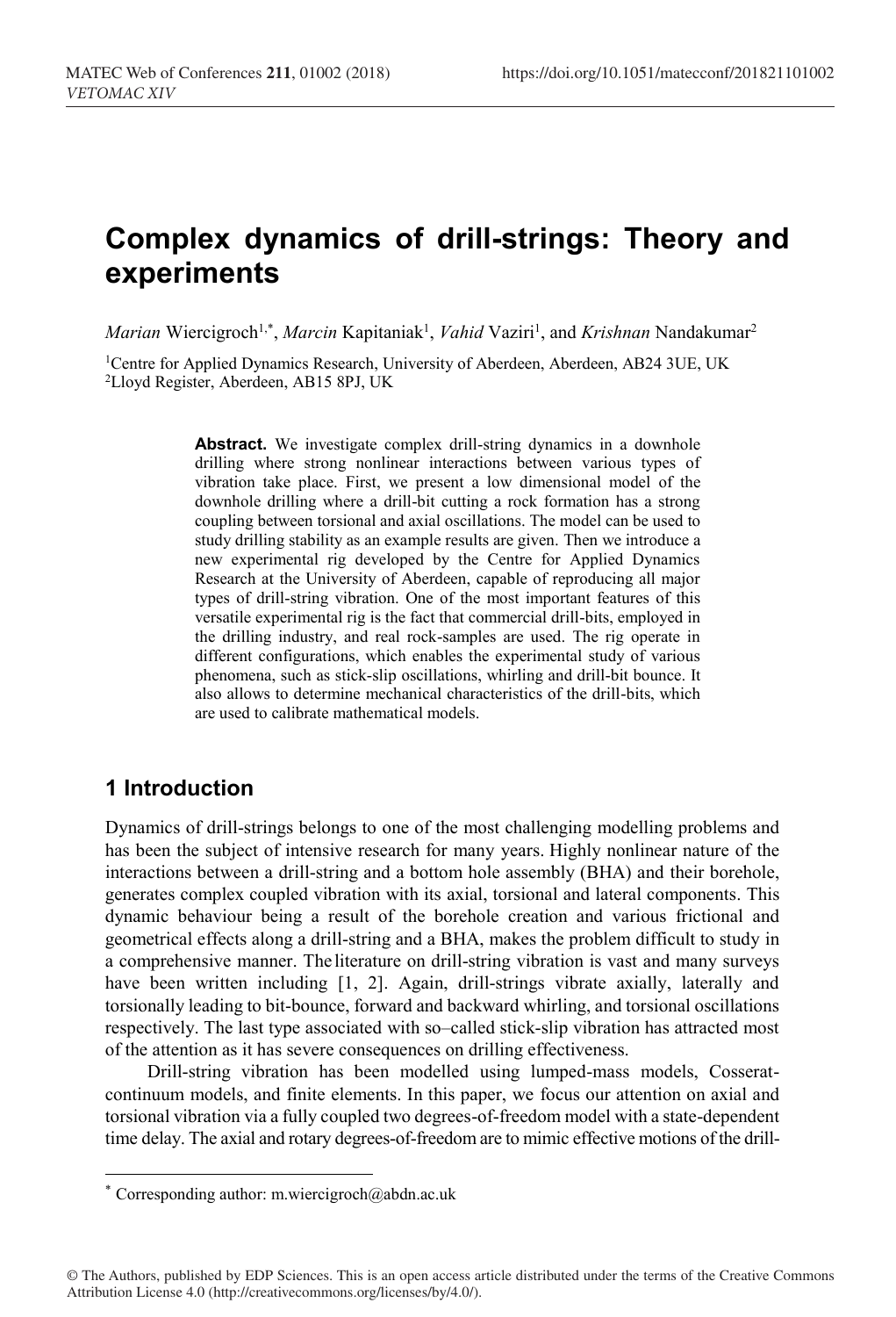bit in axial and rotational directions respectively. The time delay is predominantly a result of the drill-bit geometry and its rotational velocity. Contrary to majority of published work, the dynamic loading of the drill-bit reflect both the cutting and frictional effects occurring during a wellbore creation process. This process is controlled by many parameters including Weigh On Bit (WOB) and rotary speed.

In this study we will focus on modelling and analysis of the coupled axial-rotary vibration of a two-degrees-of-freedom model of the dynamic interactions between a drill-bit and the drilled formation. The paper is structured as follows. Section 2 outlines the physical and mathematical models developed in [3, 4]. In Section 3, we describe the Aberdeen Drill-String Dynamics experimental rig. Finally, in Section 4, some closing remarks are made summarising the work and giving an outlook for the future work.

## **2 Physical and mathematical model [3, 4]**

The physical and mathematical model of the two degrees-of-freedom has been derived in [3, 4]. The model in the axial direction idealizes the BHA and the drill-string as a lumped mass *M* neglecting the axial compliance of the drill-pipes. A constant vertical hook load *H*0 (which is related to the applied WOB) is applied at the top of the mass *M* and the *W* arising from the bit-rock interaction is applied on the mass as shown in Fig. 1(a). The position of the drill-bit is measured by *U* from a fixed reference. The axial force and torque exerted by the rock on the bit is decomposed into the cutting and friction components denoted by appropriate subscripts:

 $T = T_c + T_f$ ,  $W = W_c + W_f$ ,

where

$$
T_c = \frac{a^2 \epsilon d}{2}, \ W_c = \xi \epsilon a d,
$$
 (2)

(1)

here *a* represents the radius of the bit, *d* represents the instantaneous depth of cut,  $\epsilon$  represents the intrinsic specific energy of the rock and *ξ* characterizes the inclination of the cutting forces on the cutting face.

The friction components of the WOB and TOB are given by

$$
w_f = \sigma a l, \ T_f = \frac{\mu \gamma a w_f}{2}, \tag{3}
$$

where the parameter  $\gamma$  is related to the orientation of the cutters on the bit,  $\sigma$  refers to the maximum contact pressure at the bit-rock interface, and *l* refers to the total wear-flat length in all the blades. Two consecutive blades of such a drag bit are shown in Fig. 1(b). The instantaneous depth of cut removed by each blade is the difference between the present axial position of the bit, and the axial position occupied by the bit 1*/n*-th revolution ago. Thus the instantaneous depth of cut faced by a single blade (say 2, in Fig. 1(b)) is given by

$$
d_n = U(t) - U(t - t_n). \tag{4}
$$

Here  $t_n$  is the time taken by the bit to rotate by an angle equal to  $\frac{2\pi}{n}$ . Thus the time delay  $t_n(t)$  satisfies the following equation

$$
\Phi(t) - \Phi(t - t_n) = \frac{2\pi}{n}.
$$
\n(5)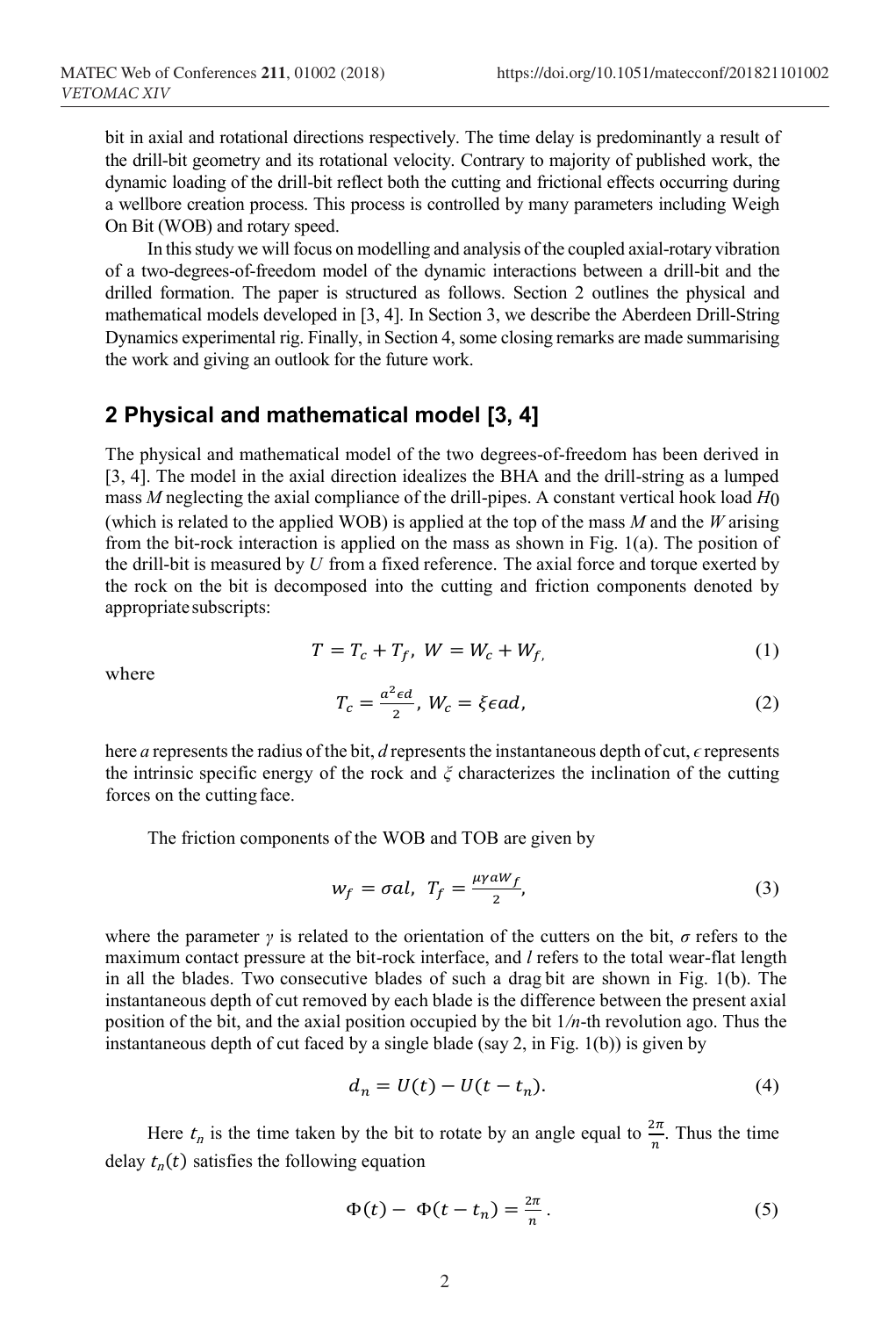The total depth of cut per revolution for  $n$  blades is

$$
d = n(U(t) - U(t - t_n)).
$$

In the absence of torsional oscillations, the bit would rotate at a constant angular velocity  $\Omega_0$ , and then the time delay  $t_n = \frac{2\pi}{n\Omega_0}$  will be a constant. However, when the drill-string undergoes torsional vibrations the time delay itself is governed by the system dynamics through Eq. (5).



*I*), and a flexible cylinder modelling the stiffness  $(K_a, K_t)$  and damping  $(C_a, C_t)$ . (b) Schematic of a drag bit illustrating the definition of the instantaneous depth of cut. Two successive blades of the bit are shown. The instantaneous depth of cut faced by a blade (say 2) equals the difference between the present axial position of the bit and its position at an earlier instant when the immediately preceding blade (say 1) was occupying the current angular position of blade 2.

Thus the governing differential equations of the model presented in Figure 1(a) are [3, 4]

$$
M\ddot{U} + C_a \dot{U} + K_a (U - V_0 t) = W_0 - \xi a \epsilon d H(\dot{\Phi}) H(d) - W_f H(\dot{U}), \qquad (6)
$$

$$
I\ddot{\Phi} + C_t\dot{\Phi} + K_t(\Phi - \Omega_0 t) = -\frac{a^2\epsilon d}{2}H(d)H(\dot{\Phi}) - \frac{\mu\gamma aW_f}{2}\text{sgn}(\dot{\Phi})H(\dot{U}), \quad (7)
$$

here  $H(\cdot)$  and sgn $(\cdot)$  are the Heaviside and sign functions respectively.

Equations (6) - (7) constitute a set of two coupled delay differential equations with a state-dependent delay, along with the discontinuities associated with cutting and friction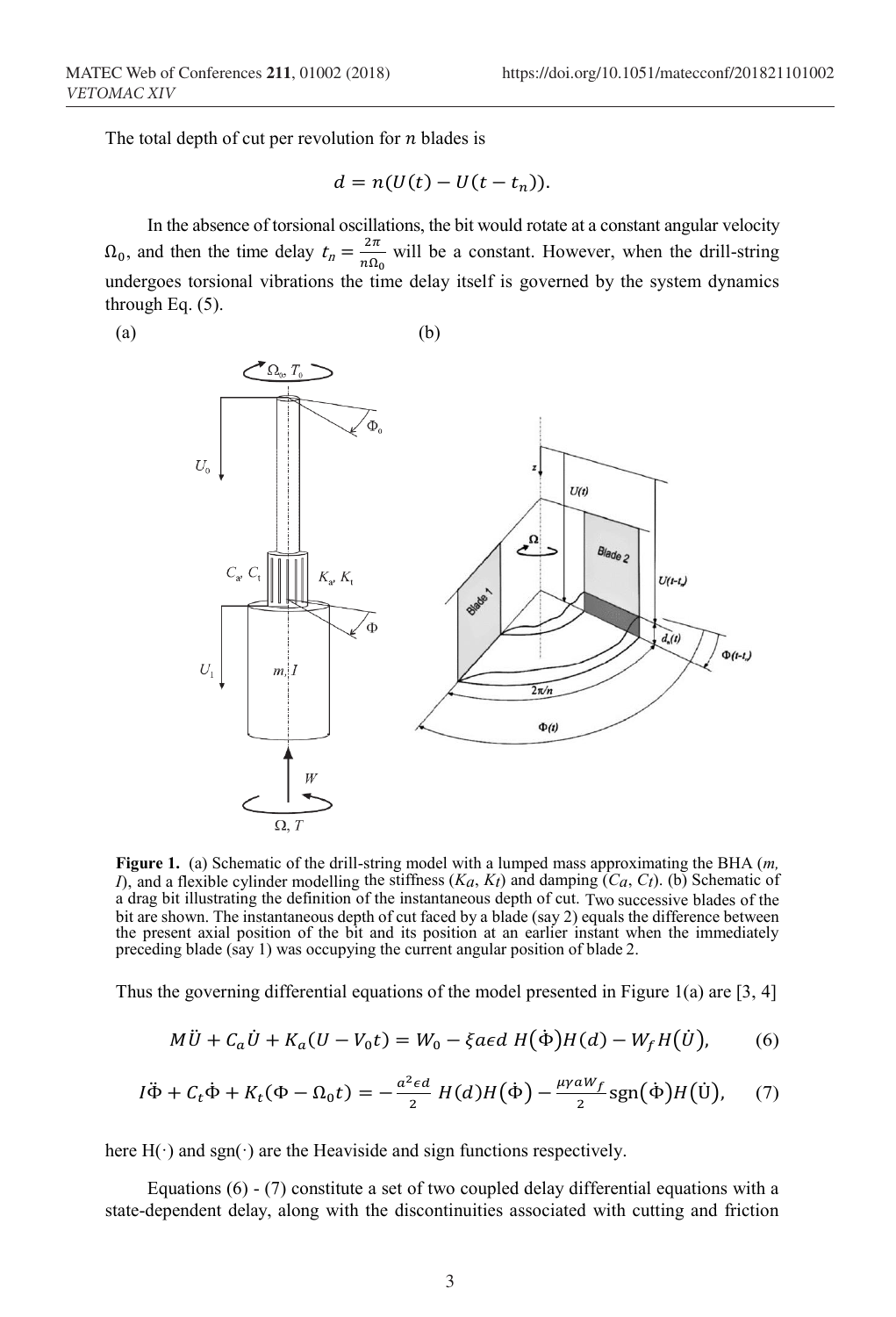forces. The dynamics of the full nonlinear system is complex and analytical treatment is difficult. In [3] we have performed the steady drilling stability analysis at a constant rate of penetration, which provides some useful indications on the stability boundaries. Here, we include an example stability map of the fully nonlinear system computed by brute force numerical simulation of Eqs (6) and (7), which is shown in Figure 2.



ROTARY SPEED (10 rpm to 150 rpm)



The stability map shown in Figure 2 and given in the co-ordinates used in the drilling industry, namely, WOB versus rotary speed, provides more insight than the results from the linear stability analysis presented in 4. Firstly, it is able to distinguish between two different types of instability, stick-slip and bit bounce. Secondly, it narrows down the area of the stable operation. Thirdly, it indicates a new stable region for low rotational speed and relatively high WOB, which was not reported previously.

## **3 Aberdeen drill-string dynamics experimental rig**

In this section we describe briefly the experimental rig developed at the University of Aberdeen [5], which has been utilized to study different types of drill-string vibrations. This includes the experimental setup presented in Fig. 3, which has been described in detail in [5]. The most important feature of the experimental apparatus is its versatility, which means that depending on a chosen configuration, different types of drilling phenomena can be observed including stick-slip, bit-bounce and whirling. Moreover, the drilling rig is unique in using (i) flexible shafts to replicate torsional and bending properties of the drill-string, (ii) real commercial drill-bits (both PDC and roller-cone types) and real rock samples. The main components of the experimental setup, depicted in Fig. 3 can be grouped in three categories

- drill-string composed of flexible/rigid shaft, BHA, WOB disks, and the drill-bit,
- rock samples and cutting fluid circulation system and
- sensors, instrumentation and Data Acquisition System (DAQ).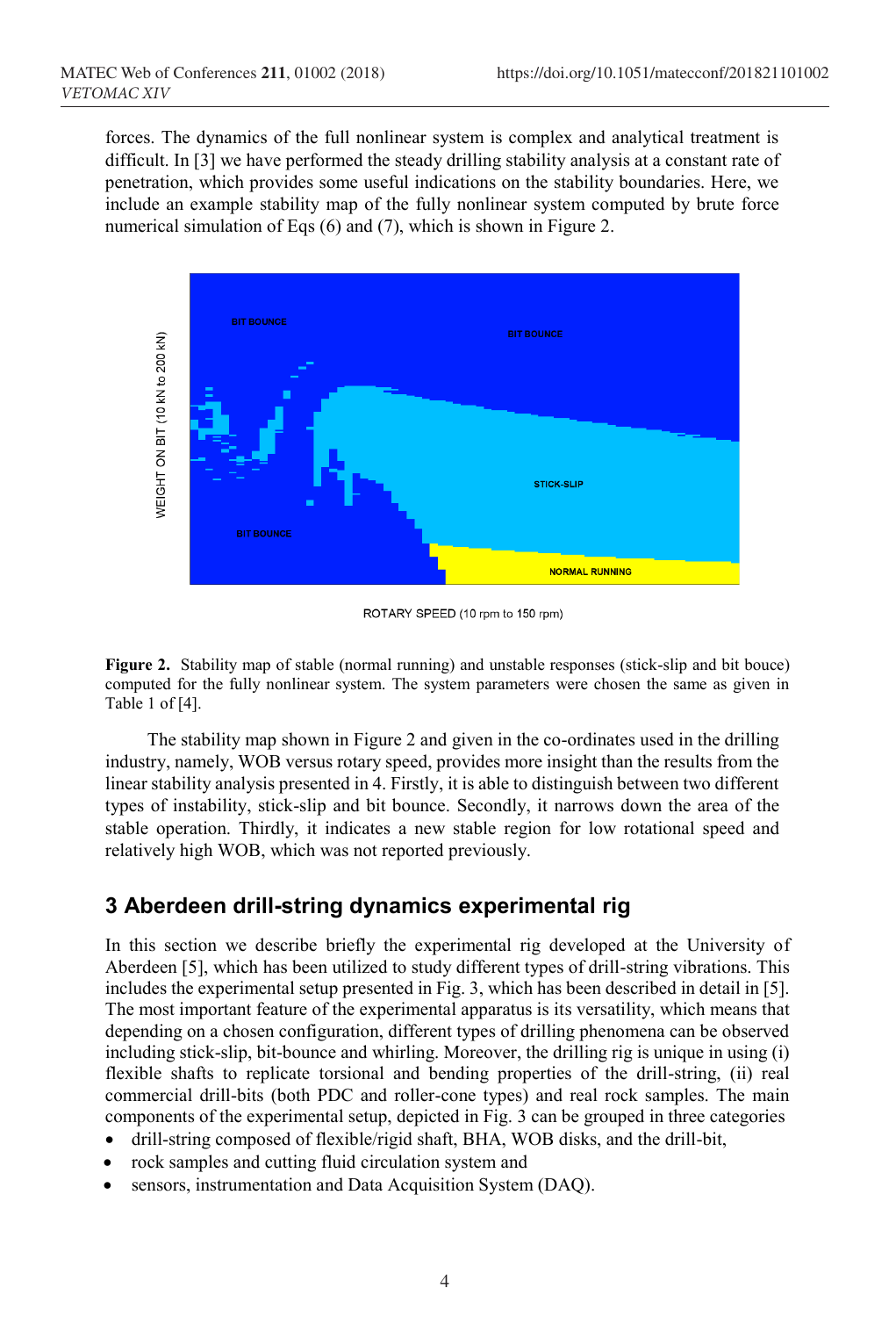

Figure 3. A schematic (left) and photograph (right) of the Aberdeen Drill-String Dynamics Experimental Rig showing its main components such as BHA, flexible shaft, WOB disks, drill-bit, rock sample and motor. The instrumentation include a 4D load-cell, LVDT, top and bottom encoders and eddy current probes.

As can be seen in Fig. 3, the drill-string is driven from the top using a modified pillar drilling machine, equipped with a 3kW electric motor that can provide up to 1032 rpm, depending on the chosen gearing configuration. In our experiments either a rigid or flexible shaft are driven from the top. The latter combines a high torsional rigidity with low bending stiffness to represent extreme slenderness of a drill-string. At the other end, the flexible shaft is connected to the BHA section made of a heavy steel shaft, which is held in transversal direction using a loose bearing. The drilling machine is equipped with the spindle allowing axial movement of the top of the drill-string in the range 0 to 220 mm, which is particularly useful when the helical bucking of a drill-string is studied [5]. An axial static force or a WOB is realized by placing steel disks on the top of the BHA providing WOB within the range 0.93 to 2.79 kN. At the end of the BHA, commercial drill-bits are attached and placed on the top of rock sample. In our studies we have used various rocks including sandstone, granite, and limestone. The versatility of the drilling rig allows to use different sizes of the drill-bits and rock samples. As can be seen in Fig. 3, the sample is placed inside the container, which has two levels to separate most of the cuttings from the water. We use a water based solution with anti-corrosive agent, which is pumped directly into the drill-bit rock interface. After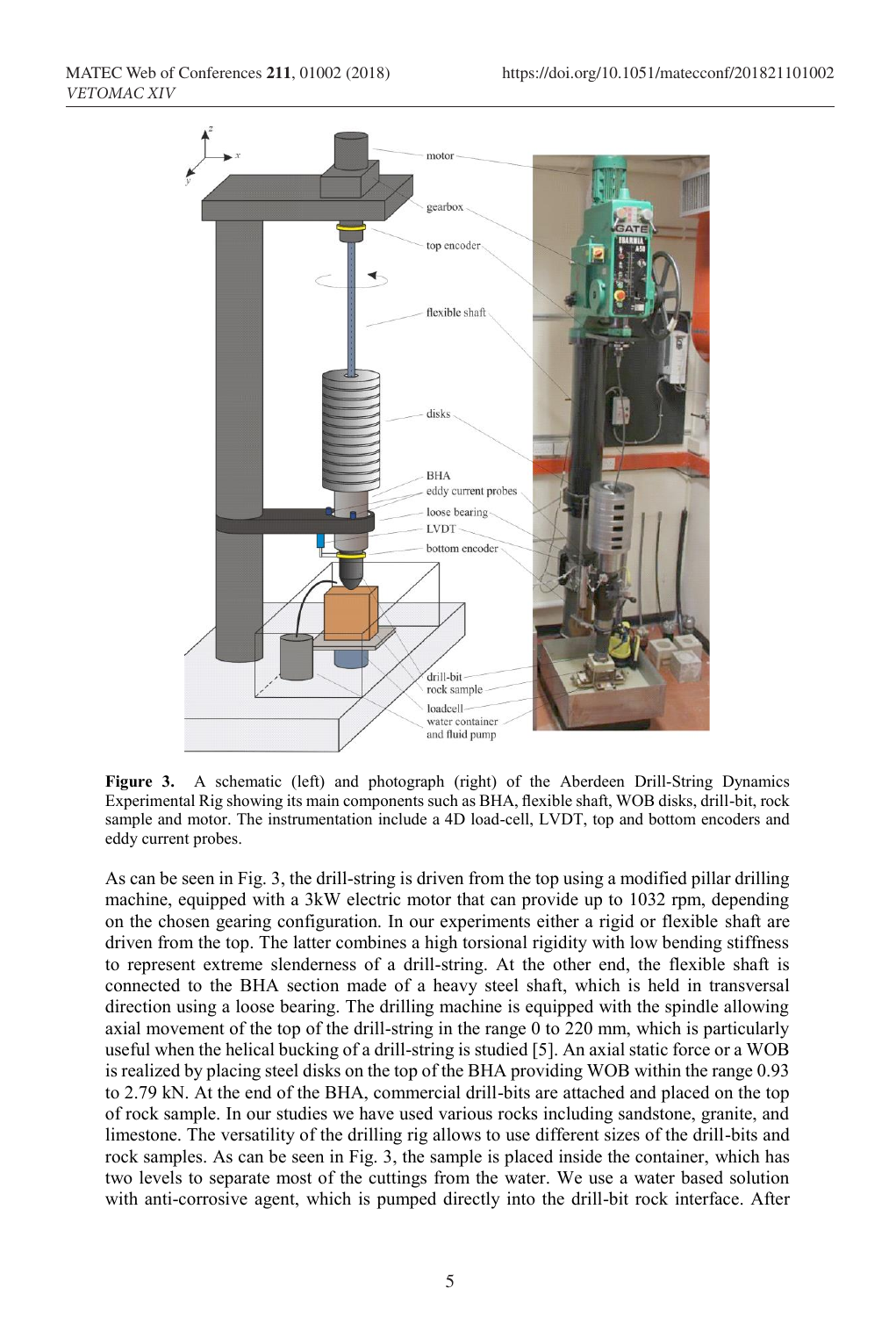debris are removed from the borehole, the cuttings and the drilling fluid are driven by gravity to the lower level of the tank.

A variety of different sensors are used in the experimental setup, which allows us to conduct detailed measurements of the most important parameters of the drilling process. These include two rotary encoders to measure top and bottom speed, two eddy current probes to measure position of the BHA inside the borehole and a Linear Variable Differential Transducer (LVDT) to observe Rate of Penetration (ROP). The most advanced sensor in our setup is the four component dynamometer (Kistler 9272), placed directly below the rock sample, which allows to measure the WOB (WOB), Torque On Bit (TOB), and two forces acting in transversal directions *x* and *y* as depicted in Fig. 4. The ranges of measurement for TOB and WOB are: 0-200 Nm and 0-20 kN respectively.



**Figure 3.** A sample of the recorded experimental time histories for configuration with 20 disks; (a) and (b) displacement of the BHA in the x and y direction respectively, (c) and (d) top and bottom speed, (e)  $F_z$ , (f)  $T_z$ , (g) and (h) transverse forces on x and y direction acting on the drill-bit.

For a given set of system parameters (drill-bit, rock sample, flexible shaft and WOB), the experiments are run at different top velocities and the dynamic responses of the BHA are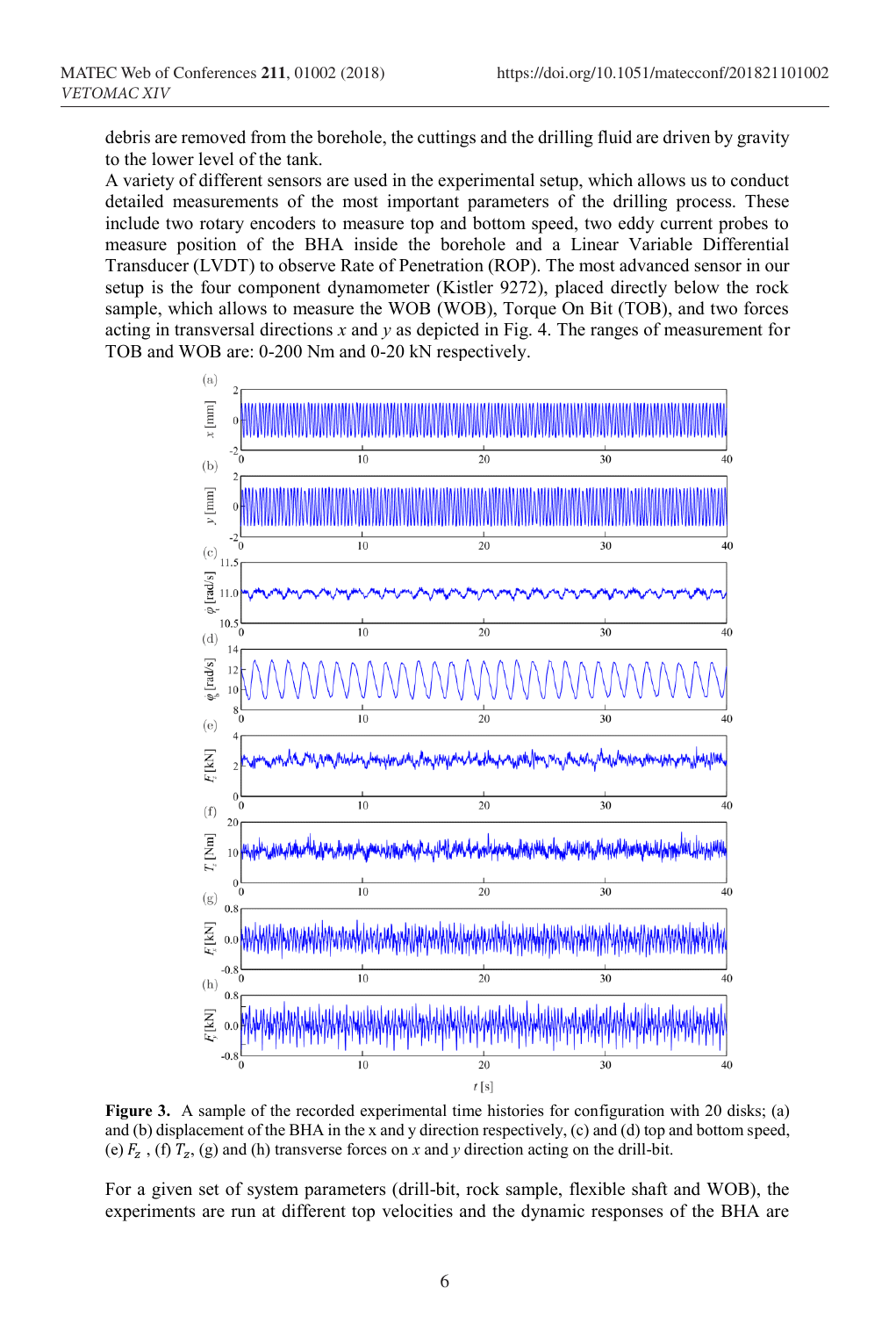recorded. This is performed by using LabVIEW based Data Acquisition System (DAQ), which allows to observe in real time readings from all the available sensors, as well as to save the data for subsequent data processing and analysis. In Fig. 4 we present an example family of time histories of a typical experiment for the configuration with 20 disks (each of mass 10.5 kg). The drill-string is driven from the top with an angular velocity of 11 rad/s, which is recorded and depicted in panel (c). Panels (a) and (b) depict the displacement of the BHA in transversal directions  $x$  and  $y$ . As can be seen in panel (c), the top speed, as provided by the motor, has oscillatory characteristics of small amplitude oscillations, which has a direct effect on the response of the angular speed of the BHA, presented in panel (d). We observe here oscillations of peak to peak amplitude of 6 rad/s, which is a direct consequence of the low stiffness of the flexible shaft. Note, that the lateral and torsional oscillations have different frequencies, as can be seen when comparing the time histories of  $x(t)$ ,  $y(t)$ ,  $\dot{\varphi}_t(t)$ ,  $\dot{\varphi}_b(t)$ , shown in panels (a)-(d).

The experimental rig is equipped with accuracy load-cell (Kistler 9272) capable of high quality force measurements including the axial force and resistive torque, presented in panels (e) and (f) respectively. As a result of varying speed of the BHA, we observe small amplitude variation in both  $F_z$  and  $T_z$ , around their mean value. Additionally, the load-cell used in the experimental setup gives us information about forces in transverse directions  $F_x$  and  $F_y$ , shown in panels (g) and (h) respectively.

### **4 Closing remarks**

In this paper we have discussed complex drill-string and BHA dynamics occurring in a downhole drilling. This is caused by strong nonlinear interactions between various types of vibration including whirling, axial and torsional oscillations. The latter two have been briefly presented here by looking at a low dimensional model of the downhole drilling, where a drillbit cutting a rock formation has a strong coupling between torsional and axial oscillations. The model can be used to study drilling stability with regards to stick-slip and bit bounce. An illustrative example of the stability map was given for a fully nonlinear system. This compares well with the linear stability analysis undertaken for a steady drilling [3]. In the future work we will evaluate quantitatively the difference between linear and nonlinear stability analysis.

The Aberdeen Drill-String Dynamics Experimental Rig developed by the Centre for Applied Dynamics Research at the University of Aberdeen and discussed here, is one of the most advanced facilities of this type in the academic institutions. It is capable of mimicking of all major types of drill-string vibration, which can occur at the same time and can trigger each other. It is our understanding that a lack of an effective anti-vibration tool is a direct result of not sufficient insight how different type of vibration interact with each other. One of the most important features of this versatile experimental rig is the fact that commercial drill-bits, employed in the drilling industry, and real rock-samples are used. Hence the dynamics of the drill-sting and BHA is excited by forces generated during drilling and they are not simulated as in most experimental facilities. The rig can be used in different configurations, which allows experimental study of various phenomena, such as stick-slip oscillations, drill-bit bounce and whirling. The whirling has been provisionally studied in our group, where have seen experimentally and theoretically co-existence of forward and backward whirs [6, 7]. The rig also allows to determine mechanical characteristics of the drill-bits, which are used to calibrate mathematical models.

The future work will involve investigations of fully experimentally calibrated models to study the stability of drill-string and BHA, and to develop new methods of passive and active control to suppress or benefit from the generated vibration.